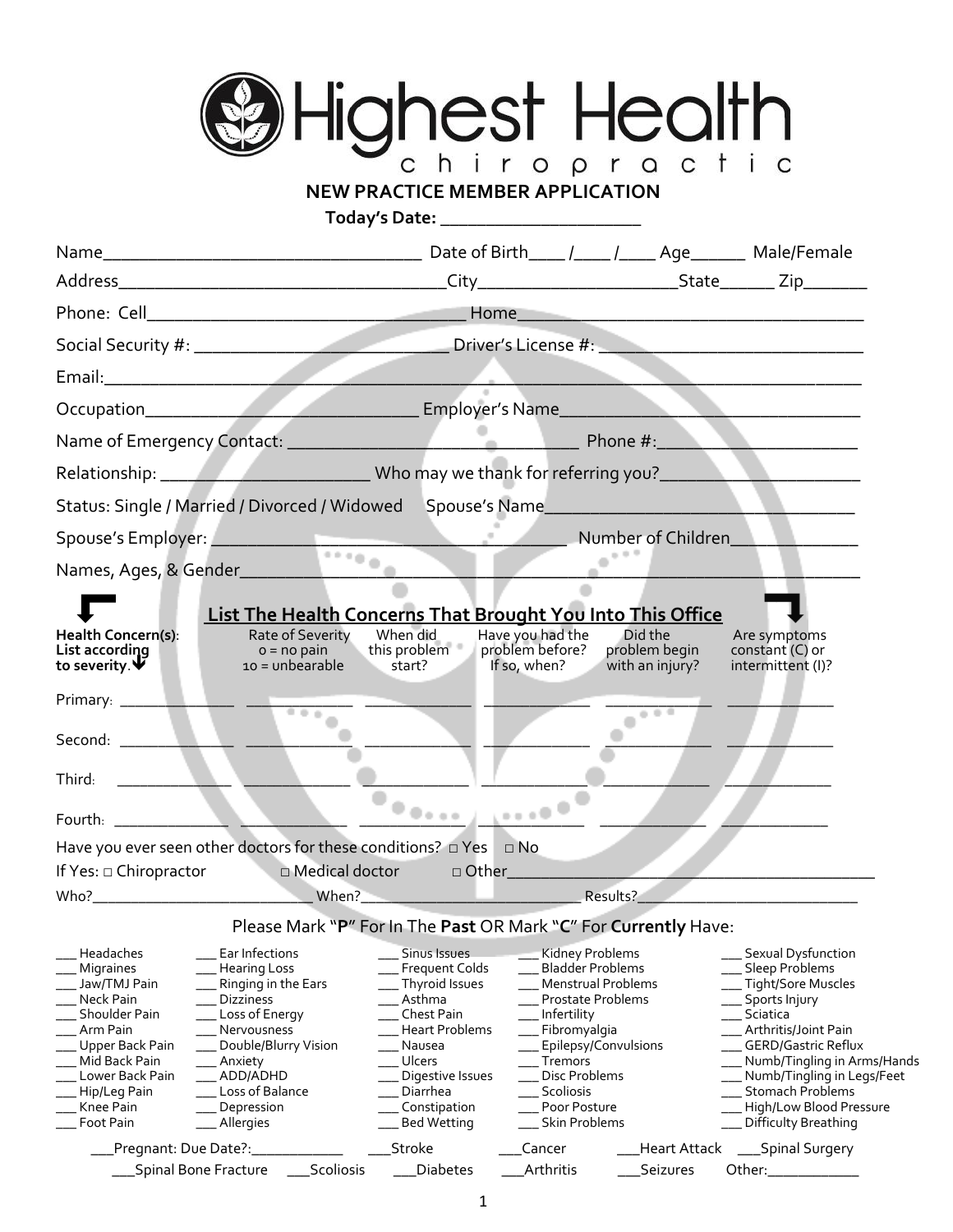#### **PLEASE MARK the areas on the Diagram with the following letters to describe your symptoms:**

 **N** = Numbness **S** = Sharp/Stabbing **T** = Tingling

What relieves your symptoms?

What makes your symptoms feel worse?



When is the problem(s) at its worst?  $\rightarrow$  AM PM Mid-Day Late PM

\_\_\_\_\_\_\_\_\_\_\_\_\_\_\_\_\_\_\_\_\_\_\_\_\_\_\_\_\_\_\_\_\_\_\_\_\_\_\_\_\_\_\_\_\_\_\_\_\_\_\_\_\_\_\_\_\_\_\_\_\_\_\_\_

\_\_\_\_\_\_\_\_\_\_\_\_\_\_\_\_\_\_\_\_\_\_\_\_\_\_\_\_\_\_\_\_\_\_\_\_\_\_\_\_\_\_\_\_\_\_\_\_\_\_\_\_\_\_\_\_\_\_\_\_\_\_\_\_

 $\mathcal{L} = \{ \mathcal{L} \mid \mathcal{L} \in \mathcal{L} \}$  , where  $\mathcal{L} = \{ \mathcal{L} \mid \mathcal{L} \in \mathcal{L} \}$  , where  $\mathcal{L} = \{ \mathcal{L} \mid \mathcal{L} \in \mathcal{L} \}$ 

Please identify any & ALL types of jobs you have had in the past that have imposed any physical stress on your body:

\_\_\_\_\_\_\_\_\_\_\_\_\_\_\_\_\_\_\_\_\_\_\_\_\_\_\_\_\_\_\_\_\_\_\_\_\_\_\_\_\_\_\_\_\_\_\_\_\_\_\_\_\_\_\_\_\_\_\_\_\_\_\_\_\_\_\_\_\_\_\_\_\_\_\_\_\_\_\_\_\_\_\_\_\_\_\_\_\_\_\_\_\_\_\_\_\_\_

\_\_\_\_\_\_\_\_\_\_\_\_\_\_\_\_\_\_\_\_\_\_\_\_\_\_\_\_\_\_\_\_\_\_\_\_\_\_\_\_\_\_\_\_\_\_\_\_\_\_\_\_\_\_\_\_\_\_\_\_\_\_\_\_\_\_\_\_\_\_\_\_\_\_\_\_\_\_\_\_\_\_\_\_\_\_\_\_\_\_\_\_\_\_\_\_\_\_

\_\_\_\_\_\_\_\_\_\_\_\_\_\_\_\_\_\_\_\_\_\_\_\_\_\_\_\_\_\_\_\_\_\_\_\_\_\_\_\_\_\_\_\_\_\_\_\_\_\_\_\_\_\_\_\_\_\_\_\_\_\_\_\_\_\_\_\_\_\_\_\_\_\_\_\_\_\_\_\_\_\_\_\_\_\_\_\_\_\_\_\_\_\_\_\_\_\_\_

\_\_\_\_\_\_\_\_\_\_\_\_\_\_\_\_\_\_\_\_\_\_\_\_\_\_\_\_\_\_\_\_\_\_\_\_\_\_\_\_\_\_\_\_\_\_\_\_\_\_\_\_\_\_\_\_\_\_\_\_\_\_\_\_\_\_\_\_\_\_\_\_\_\_\_\_\_\_\_\_\_\_\_\_\_\_\_\_\_\_\_\_\_\_\_\_\_\_

\_\_\_\_\_\_\_\_\_\_\_\_\_\_\_\_\_\_\_\_\_\_\_\_\_\_\_\_\_\_\_\_\_\_\_\_\_\_\_\_\_\_\_\_\_\_\_\_\_\_\_\_\_\_\_\_\_\_\_\_\_\_\_\_\_\_\_\_\_\_\_\_\_\_\_\_\_\_\_\_\_\_\_\_\_\_\_\_\_\_\_\_\_\_\_\_\_\_

\_\_\_\_\_\_\_\_\_\_\_\_\_\_\_\_\_\_\_\_\_\_\_\_\_\_\_\_\_\_\_\_\_\_\_\_\_\_\_\_\_\_\_\_\_\_\_\_\_\_\_\_\_\_\_\_\_\_\_\_\_\_\_\_\_\_\_\_\_\_\_\_\_\_\_\_\_\_\_\_\_\_\_\_\_\_\_\_\_\_\_\_\_\_\_\_\_\_

List all surgical operations & years:

List any other injuries to your spine, minor or major, that the doctor should know about:

List all over the counter & prescription medications you are on, & the reason for each:

Have you ever been in an auto accident?

 $\sf List \ all: \color{red} \blacksquare \color{black} \blacksquare \color{black} \blacksquare \color{black} \blacksquare \color{black} \blacksquare \color{black} \blacksquare \color{black} \blacksquare \color{black} \blacksquare \color{black} \blacksquare \color{black} \blacksquare \color{black} \blacksquare \color{black} \blacksquare \color{black} \blacksquare \color{black} \blacksquare \color{black} \blacksquare \color{black} \blacksquare \color{black} \blacksquare \color{black} \blacksquare \color{black} \blacksquare \color{black} \blacksquare \color{black} \blacksquare \color{black} \blacksquare \color{black} \blacksquare \color{black} \bl$ 

Have you ever been knocked unconscious? □ Yes □ No Fractured A Bone? □ Yes □ No

If yes to either of the above, please describe:

Other trauma:

Do you have any health conditions that elicit a medical emergency? Including EpiPen, pace maker, etc.

#### **SOCIAL HISTORY**

| 1. Smoking:               | How often? $\Box$ Daily $\Box$ Weekends $\Box$ Occasionally $\Box$ Never                               |
|---------------------------|--------------------------------------------------------------------------------------------------------|
| 2. Alcohol:               | How often? $\Box$ Daily $\Box$ Weekends $\Box$ Occasionally $\Box$ Never                               |
| 3. Exercise:              | How often? $\Box$ Daily $\Box$ Weekends $\Box$ Occasionally $\Box$ Never                               |
| 4. Recreational Drug Use: | How often? $\Box$ Daily $\Box$ Weekends $\Box$ Occasionally $\Box$ Never                               |
|                           | 5. Have you consumed any caffeine or products with caffeine in the past 48 hours? $\Box$ Yes $\Box$ No |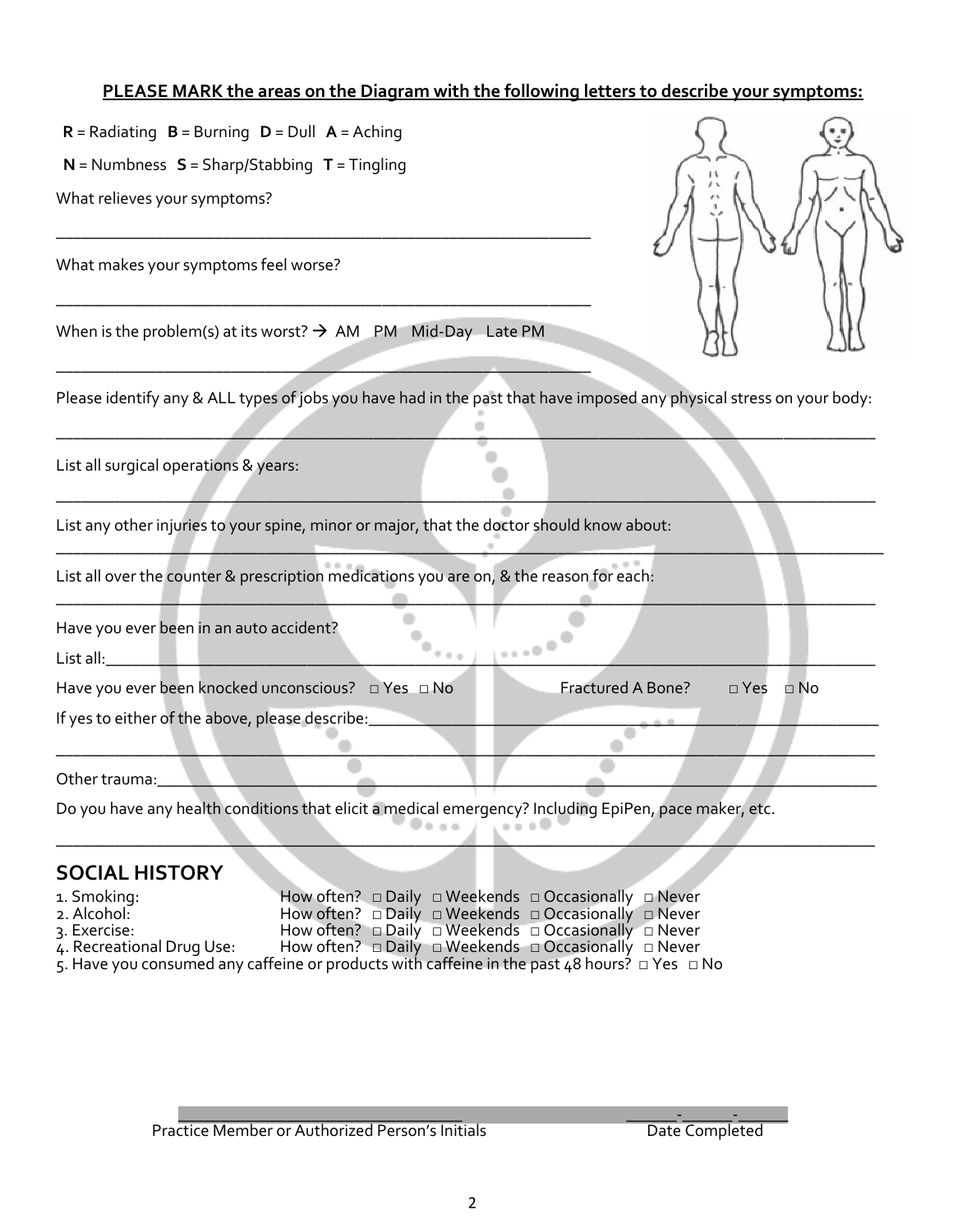## **QUADRUPLE VISUAL ANALOGUE SCALE**

Please circle the number that best describes the question asked. If you have more than one complaint, please answer each question for each individual complaint and indicate the score of each complaint.

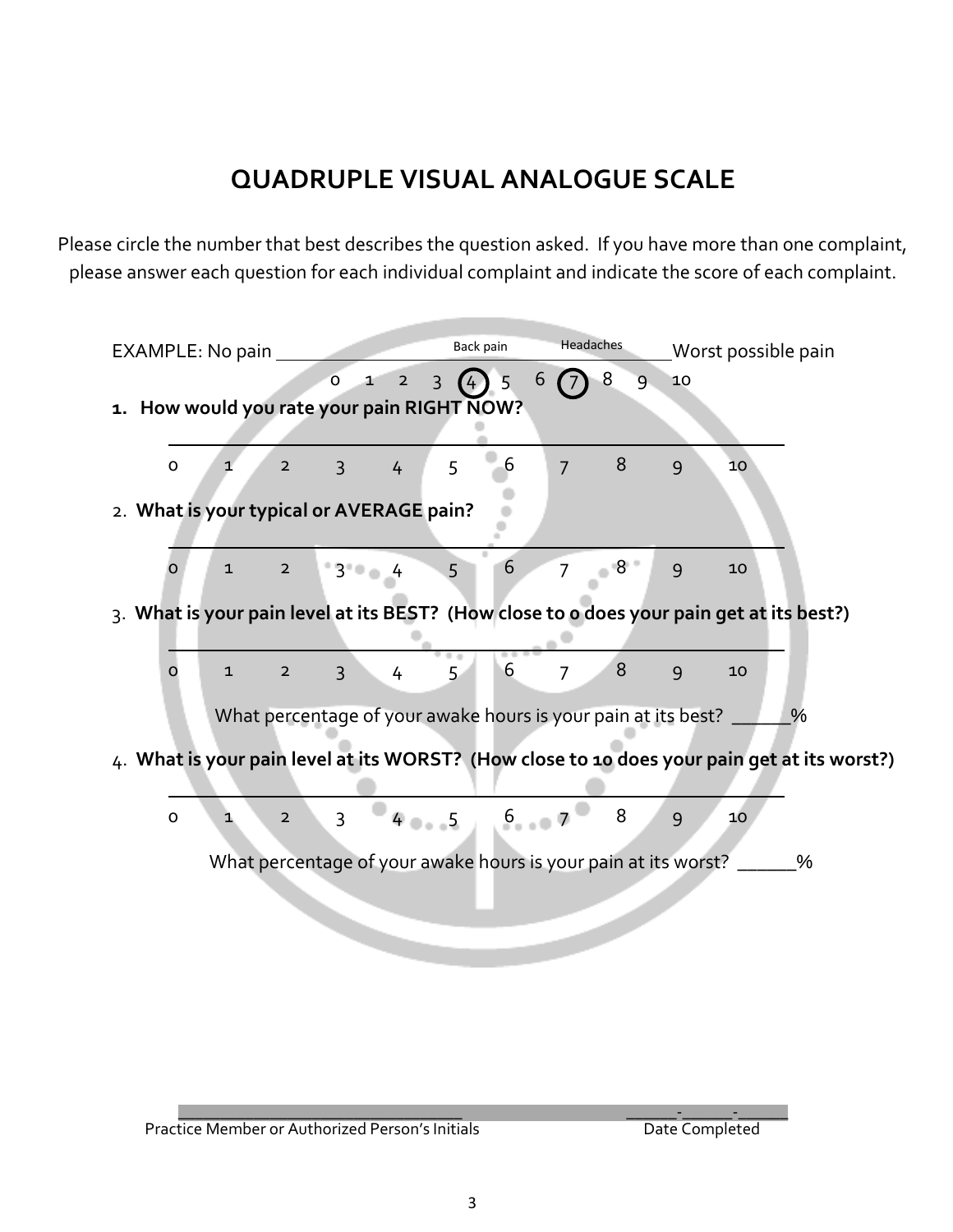# **ACTIVITIES OF LIFE**

|                                                     | Please identify how your current condition is affecting your ability to carry out activities that are routinely part of your life:                        |
|-----------------------------------------------------|-----------------------------------------------------------------------------------------------------------------------------------------------------------|
| <u>ACTIVITY:</u>                                    | EFFECT:                                                                                                                                                   |
| Sit to Stand                                        | $\Box$ No Effect $\Box$ Painful (can do) $\Box$ Painful (limits) $\Box$ Unable to Perform                                                                 |
| <b>Climbing Stairs</b>                              | $\Box$ No Effect $\Box$ Painful (can do) $\Box$ Painful (limits) $\Box$ Unable to Perform                                                                 |
| Driving                                             | $\Box$ No Effect $\Box$ Painful (can do) $\Box$ Painful (limits) $\Box$ Unable to Perform                                                                 |
| <b>Extended Computer Use</b>                        | $\square$ No Effect $\square$ Painful (can do) $\square$ Painful (limits) $\square$ Unable to Perform                                                     |
| Household Chores                                    | $\square$ No Effect $\square$ Painful (can do) $\square$ Painful (limits)<br>□ Unable to Perform                                                          |
| Lifting Children                                    | $\square$ No Effect $\square$ Painful (can do) $\square$ Painful (limits)<br>□ Unable to Perform                                                          |
| Dressing                                            | $\square$ No Effect $\square$ Painful (can do) $\square$ Painful (limits) $\square$ Unable to Perform                                                     |
| Shaving                                             | $\square$ No Effect $\square$ Painful (can do) $\square$ Painful (limits) $\square$ Unable to Perform                                                     |
| <b>Sexual Activities</b>                            | $\square$ No Effect $\square$ Painful (can do) $\square$ Painful (limits) $\square$ Unable to Perform                                                     |
| Sleep                                               | $\square$ No Effect $\square$ Painful (can do) $\square$ Painful (limits) $\square$ Unable to Perform                                                     |
| <b>Static Sitting</b>                               | $\Box$ No Effect $\Box$ Painful (can do) $\Box$ Painful (limits) $\Box$ Unable to Perform                                                                 |
| <b>Static Standing</b>                              | $\square$ No Effect $\square$ Painful (can do) $\square$ Painful (limits) $\square$ Unable to Perform                                                     |
| Walking                                             | $\Box$ No Effect $\Box$ Painful (can do) $\Box$ Painful (limits) $\Box$ Unable to Perform                                                                 |
| Washing/Bathing                                     | $\Box$ No Effect $\Box$ Painful (can do) $\Box$ Painful (limits) $\Box$ Unable to Perform                                                                 |
| Sweeping/Vacuuming                                  | $\square$ No Effect $\square$ Painful (can do) $\square$ Painful (limits) $\square$ Unable to Perform                                                     |
| Yard work                                           | $\square$ No Effect $\square$ Painful (can do) $\square$ Painful (limits) $\square$ Unable to Perform                                                     |
| Garbage                                             | □ No Effect □ Painful (can do) □ Painful (limits) □ Unable to Perform                                                                                     |
| Concentration (Reading)<br>Example: Climbing stairs | □ No Effect □ Painful (can do) □ Painful (limits) □ Unable to Perform<br>I can climb 2 flights before it hurts<br>I used to climb 10+ fights without pain |
| <b>LIST RESTRICTED ACTIVITY</b>                     | <b>CURRENT ACTIVITY LEVEL</b><br>USUAL ACTIVITY LEVEL                                                                                                     |
|                                                     |                                                                                                                                                           |
|                                                     |                                                                                                                                                           |
|                                                     |                                                                                                                                                           |

 $\_$  , and the set of the set of the set of the set of the set of the set of the set of the set of the set of the set of the set of the set of the set of the set of the set of the set of the set of the set of the set of th Practice Member or Authorized Person's Initials **Example 2** Date Completed

\_\_\_\_\_\_\_\_\_\_\_\_\_\_\_\_\_\_\_\_\_\_\_\_\_ \_\_\_\_\_\_\_\_\_\_\_\_\_\_\_\_\_\_\_\_\_\_\_\_\_ \_\_\_\_\_\_\_\_\_\_\_\_\_\_\_\_\_\_\_\_\_\_\_\_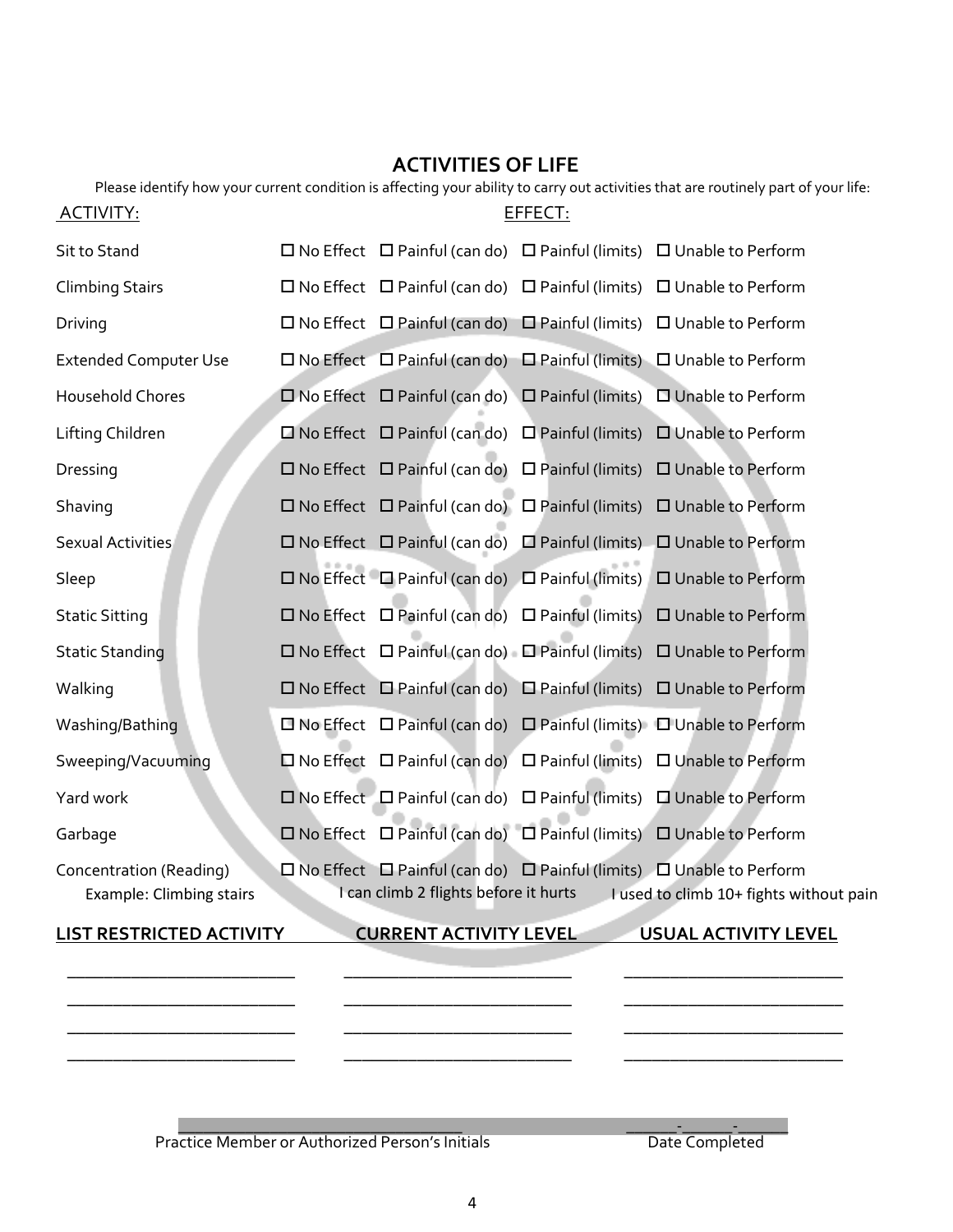## **FAMILY HEALTH HISTORY**

This form is to assist the doctors by providing past health history information for their review.

| CONDITION                      | SPOUSE      | SON                                              | <b>DAUGHTER</b>             | <b>MOTHER</b> | <b>FATHER</b> |
|--------------------------------|-------------|--------------------------------------------------|-----------------------------|---------------|---------------|
| Headaches                      |             |                                                  |                             |               |               |
| <b>Neck Pain</b>               |             |                                                  |                             |               |               |
| Jaw/TMJ Pain                   |             |                                                  |                             |               |               |
| Shoulder Pain                  |             |                                                  |                             |               |               |
| <b>Back Pain</b>               |             |                                                  |                             |               |               |
| Hip/Leg Pain                   |             |                                                  |                             |               |               |
| Arthritis/Joint Pain           |             |                                                  |                             |               |               |
| Ear Infections                 |             | $\alpha$                                         |                             |               |               |
| <b>Hearing Loss</b>            |             | ۰                                                |                             |               |               |
| <b>Dizziness</b>               |             |                                                  |                             |               |               |
| Loss Of Energy                 |             |                                                  |                             |               |               |
| Nervousness                    |             |                                                  |                             |               |               |
| <b>Blurred/Double Vision</b>   |             |                                                  |                             |               |               |
| Anxiety                        |             |                                                  |                             |               |               |
| ADD/ADHD                       | <b>9946</b> |                                                  | $+1$                        |               |               |
| Depression                     |             |                                                  |                             |               |               |
| Allergies                      |             |                                                  |                             |               |               |
| Sinus Issues                   |             |                                                  |                             |               |               |
| <b>Thyroid Problems</b>        |             | $\overline{\phantom{a}}_{\phantom{a}i_{1}i_{2}}$ | $_{\rm c}$ , $\overline{0}$ |               |               |
| Asthma                         |             |                                                  |                             |               |               |
| <b>Breathing Problems</b>      |             |                                                  |                             |               |               |
| <b>Heart Problems</b><br>0.0   |             |                                                  |                             | 0.01          |               |
| <b>High/Low Blood Pressure</b> |             |                                                  |                             |               |               |
| <b>Stomach Problems</b>        |             |                                                  |                             |               |               |
| <b>Bed Wetting</b>             |             |                                                  |                             |               |               |
| Infertility                    |             |                                                  |                             |               |               |
| Sciatica                       |             | . .                                              | ٠                           |               |               |
| Fibromyalgia                   |             |                                                  |                             |               |               |
| Poor Posture                   |             |                                                  |                             |               |               |
| Sleep Problems                 |             |                                                  |                             |               |               |
| Stroke                         |             |                                                  |                             |               |               |
| Cancer                         |             |                                                  |                             |               |               |
| <b>Heart Disease</b>           |             |                                                  |                             |               |               |
| <b>Diabetes</b>                |             |                                                  |                             |               |               |
| Arthritis                      |             |                                                  |                             |               |               |
| Alzheimer's                    |             |                                                  |                             |               |               |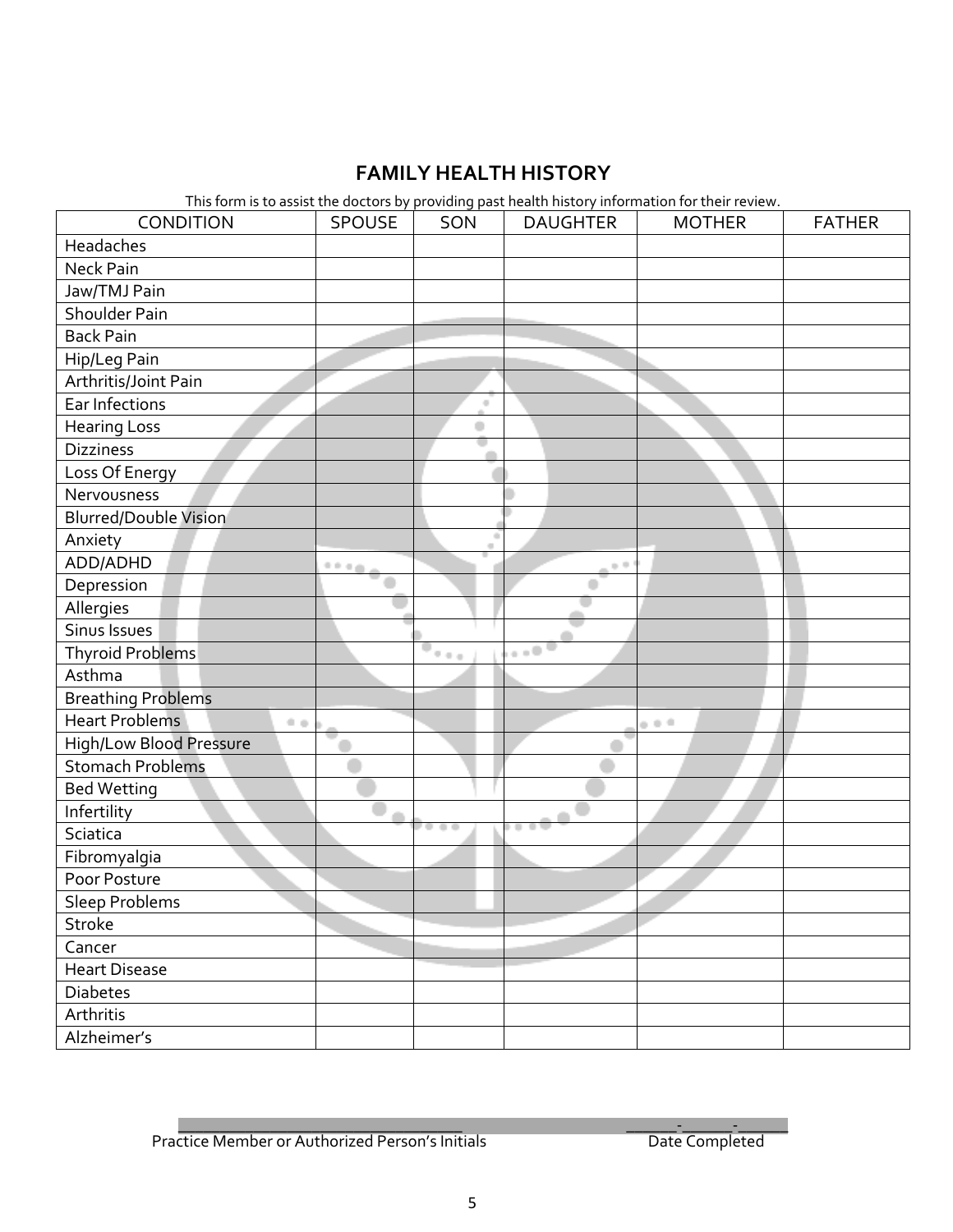## **NOTICE OF PRIVACY PRACTICES ACKNOWLEDGEMENT**

I understand that I have certain rights of privacy regarding my protected health information, under the Health Insurance Portability & Accountability Act of 1996 (HIPPA). I understand that this information can and will be used to:

1. Conduct, plan and direct my treatment and follow-up among the multiple healthcare providers who may be involved in that treatment directly and indirectly.

2. Obtain payment from third-party payers.

3. Conduct normal healthcare operations, such as quality assessments and physicians certifications.

I acknowledge that I may request your NOTICE OF PRIVACY PRACTICES containing a more complete description of the uses and disclosures of my health information. I also understand that I may request, in writing, that you restrict how my private information is used to disclose to carry out treatment, payment, or healthcare operation. I also understand you are not required to agree to my requested restrictions, but if you agree, then you are bound to abide by such restrictions.

#### Acknowledge & Initial Here:

## **INFORMED CONSENT FOR CHIROPRACTIC CARE**

Chiropractic care, like all forms of health care while offering considerable benefits may also provide some level of risk. This level of risk is most often very minimal, yet in rare cases, injury has been associated with chiropractic care. The types of complications that have been reported secondary to chiropractic care include: sprain/strain injuries, irritation of a disc condition, and rarely, fractures. One of the rarest complications associated with chiropractic care occurring at a rate between one instance per one million to one per two million cervical spine (neck) adjustments may be a vertebral injury that could lead to a stroke. Prior to receiving chiropractic care in the chiropractic office, a health history and physical examination will be completed. These procedures are performed to assess your specific conditions, your overall health and in particular your spinal health. These procedures will assist us in determining if chiropractic care is needed, or if any further examinations or studies are needed. In addition, they will help us determine if there is any reason to modify your care or provide you with a referral to another health care provider. All relevant finding will be reported to you along with a care plan prior to beginning care.

- I understand and accept that there are risks associated with chiropractic care and give consent to the examination that the doctor deems necessary and the chiropractic care, including spinal adjustments, as reported following my assessment.
- I authorize and request payment of insurance benefits directly to the doctors at Highest Health Chiropractic. I agree that this authorization will cover all services rendered until I revoke the authorization. I agree that a photocopy of this form may be used in place of the original. All professional services rendered are charged to the practice member. It is customary to pay for services when rendered unless other arrangements have been made in advance. I understand that I am financially responsible for charges not covered by this assignment. This pertains to any and ALL services rendered.

#### Acknowledge & Initial Here: \_

## **HIGHEST HEALTH CHIROPRACTIC PHOTO RELEASE**

I grant Highest Health Chiropractic and its employees the right to take photographs of me with connections to the promotion of chiropractic via websites, social media, and any other avenues. I agree that Highest Health Chiropractic may use such photographs of me for any lawful purpose, including such purpose as publicity, illustration, advertising, and web content.

#### Acknowledge & Initial Here:

*By signing below, I am acknowledging and consenting myself or my minor/child to the above initialed sections (Notice of Privacy Practices Acknowledgement, Informed Consent for Chiropractic Care, & Photo Release)*

\_\_\_\_\_\_\_\_\_\_\_\_\_\_\_\_\_\_\_\_\_\_\_\_\_\_\_\_\_\_\_\_\_\_ \_\_\_\_\_\_-\_\_\_\_\_\_-\_\_\_\_\_\_